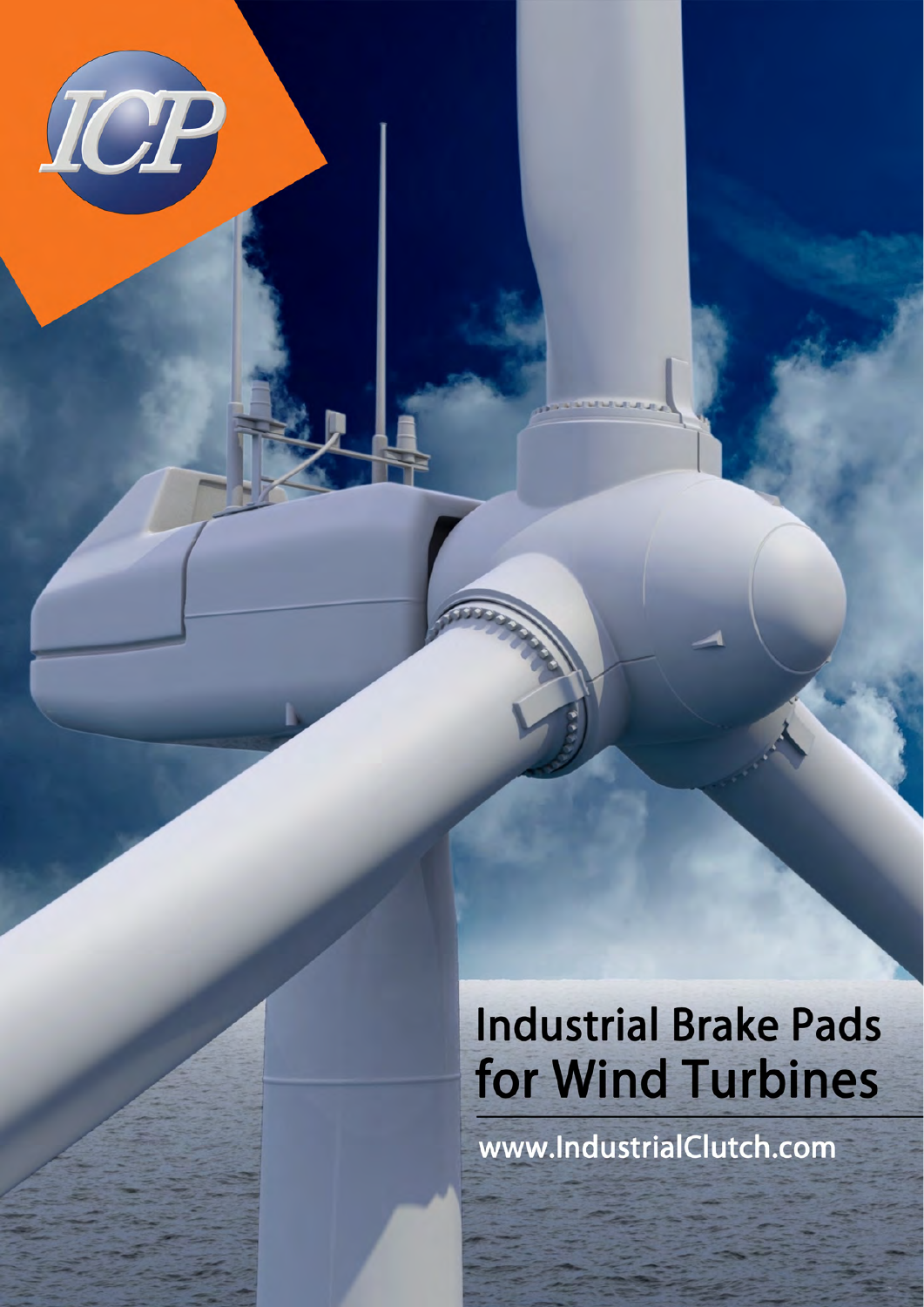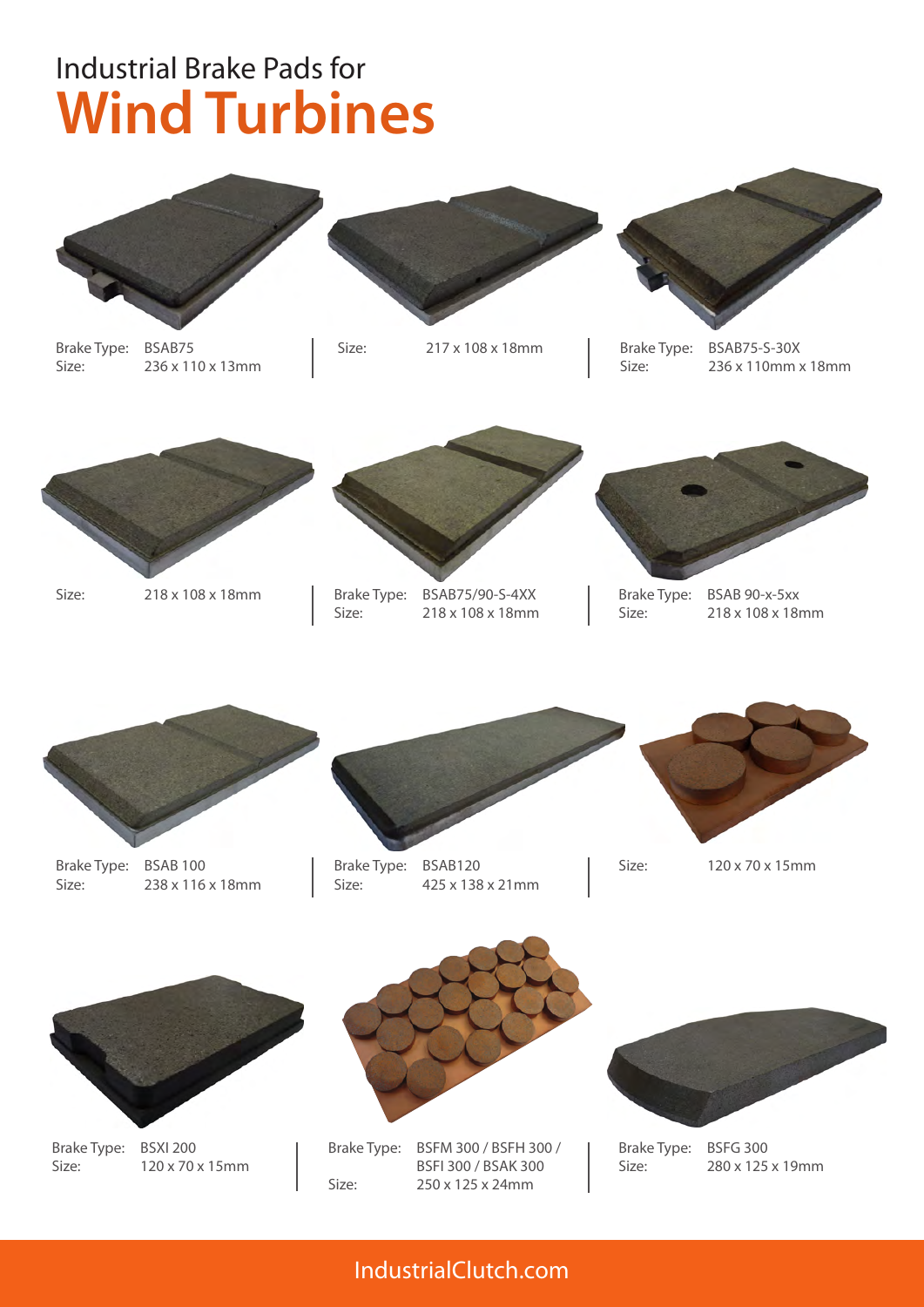

Brake Type: BSFI300 Size: 251 x 125 x 24mm



Brake Type: BSFI 300 Size: 250 x 125 x 24mm



Brake Type: BSFH 500 Size: 300 x 220 x 25mm



Brake Type: BSFM 3000 / BSFI 3000 / BSAK 3000 Size: 324 x 200 x 32mm (Fixed lugs) Material TRW



Brake Type: BSFM 3000 / BSFI 3000 / BSAK 3000 Size: 298 x 200 x 32mm



Brake Type: BSFM 3000 / BSFI 3000 / BSAK 3000 Size: 324 x 200 x 32mm



Brake Type: TBC Size: 324 x 200 x 32mm



Brake Type: BSFM3000 / BSFI 3000 / BSAK 3000 Size: 298 x 200 x 32mm



Height: 90mm

Size: 120mm OD



Brake Type: BSAB120 Size: TBC



Brake Type: G/GN ST10 Caliper Size: 182 x 110 x 25mm Special Over Size Lining



Brake Type: G/GN ST10 Caliper Size: 181 x 109 x 13mm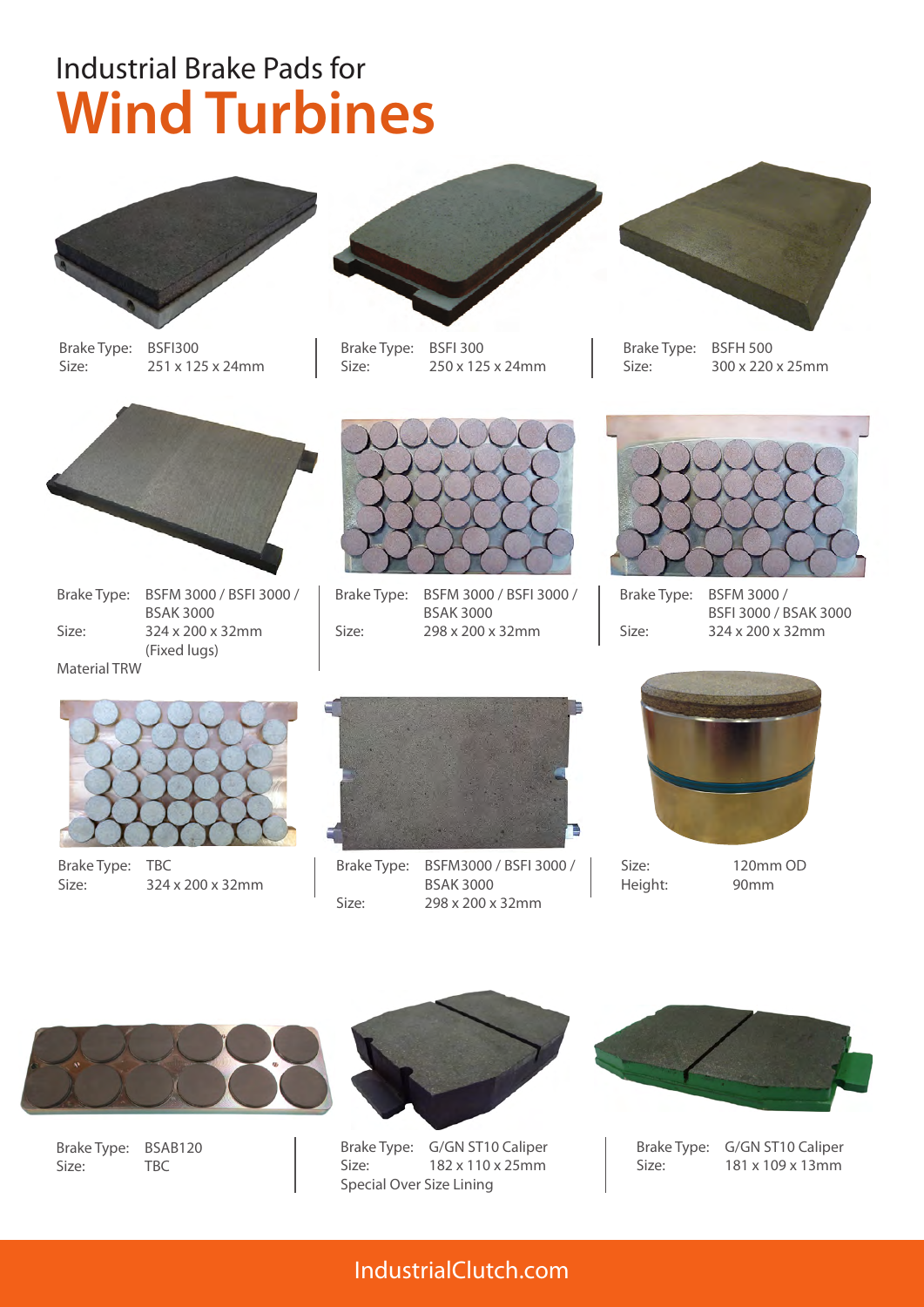

Size: 189 x 109 x 13mm



Size: 230 x 182 x 30mm



Size: 81 x 42 x 17mm



Size: 108 x 75 x 19mm



Size: 101 x 59 x 13mm



Size: 230 x 183 x 30mm



Material: FTL510 Brake Type: TH9 2C 3C 1T 2T 3T Size: 315 x 110 x 14mm



Brake Type: TH9 2C 3C 1T 2T 3T Size: 315 x 110 x 14mm



Brake Type: SHD5 Size: 304 x 148 x 15mm



Brake Type: TBC Size: 158 x 80 x 14mm

Brake Type: TBC Size: 360 x 182 x 10mm

Size: 189.5 x 110 x 14mm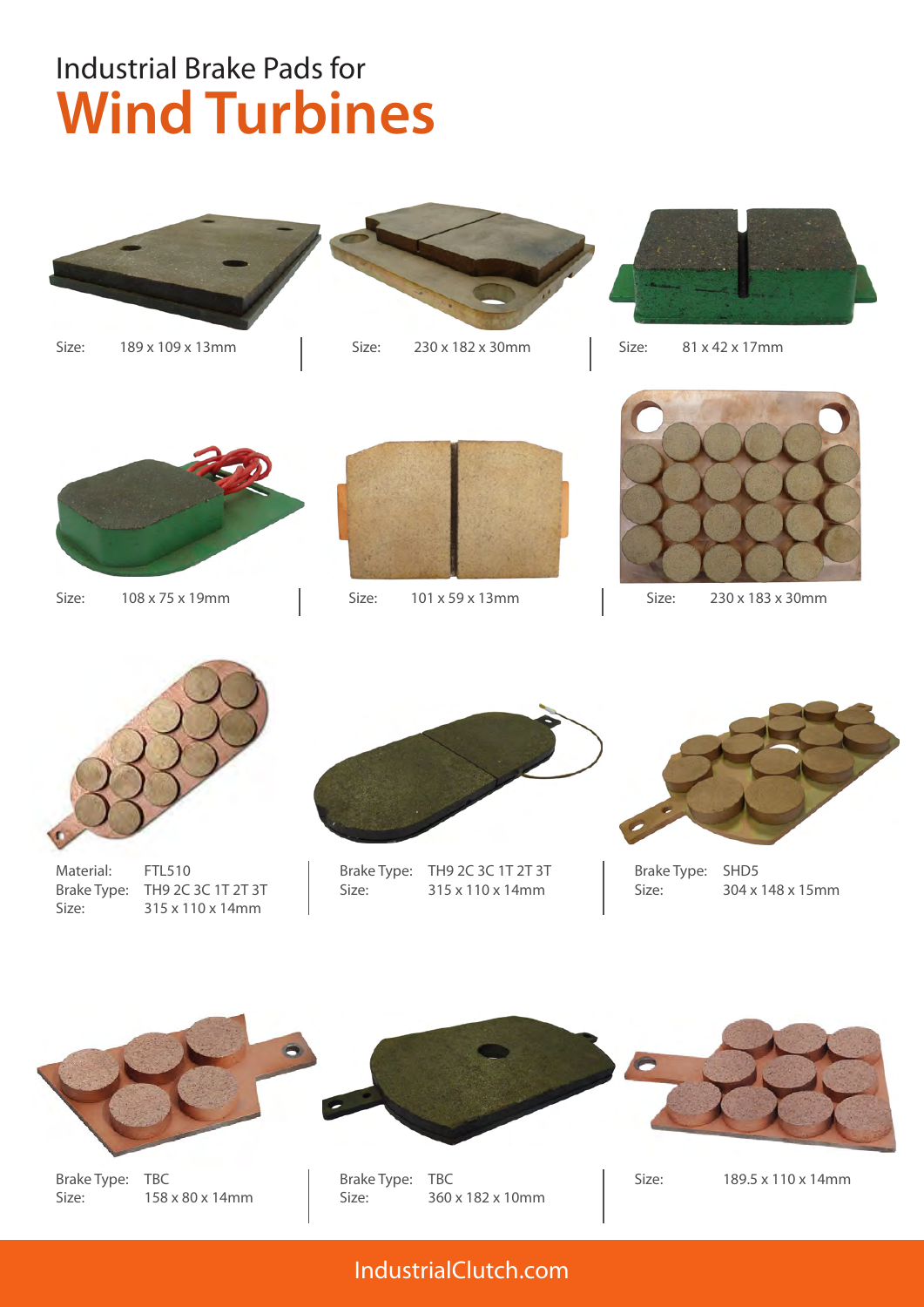

Brake Type: FCHR90A GF B828 ZS4-5 Size: 290 x 120 x 18mm



Brake Type: SHD5 Size: 304 x 148 x 15mm



Size: 255 x 110 x 18mm



Size: 421 x 140 x 18mm



Size: 276 x 126 x 18mm Size: 136 x 126 x 18mm





Size: 275.5 x 110 x 18mm



Size: 144 x 110 x 13mm



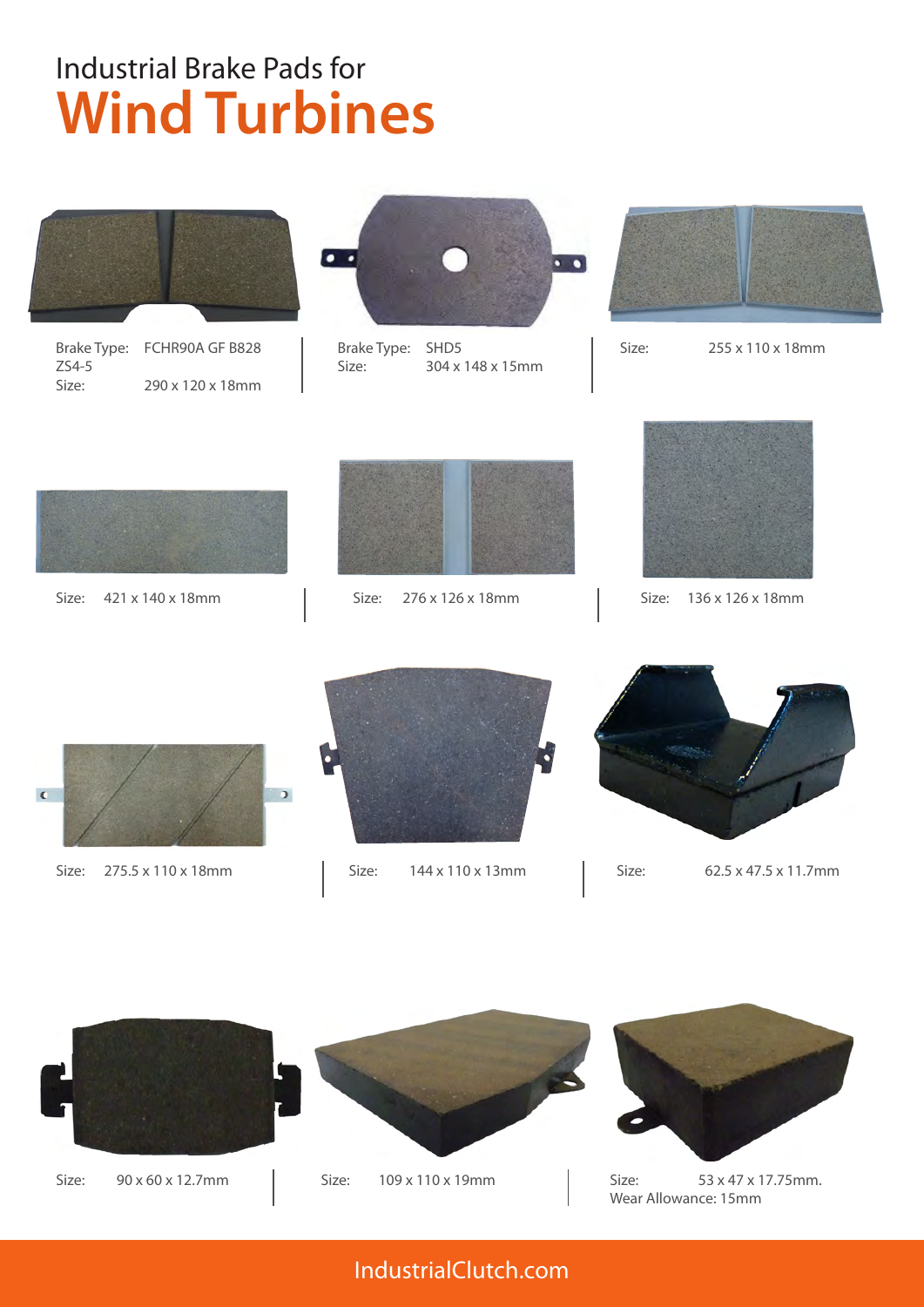

Size: 85 x 80 x 21mm Wear Allowance: 10mm



Size: 91 x 66 x 29mm. Wear Allowance: 16mm



Size: 214 x 180 x 22mm



Size: 90 x 60 x 12.7mm



Size: 258 x 200 x 25.4mm



Size: 132 x 229 x 25mm



Size: 229 x 130 x 25mm



Size: TBC



Brake Type: 20.3100/20.2802 Size: 117 x 83 x 17mm



Brake Type: 20.3100/20.2802 Size: 117 x 92 x 16mm Material FTL004 & FTL510



Brake Type: 20.3100/20.2802 Size: 117 x 92 x 16mm